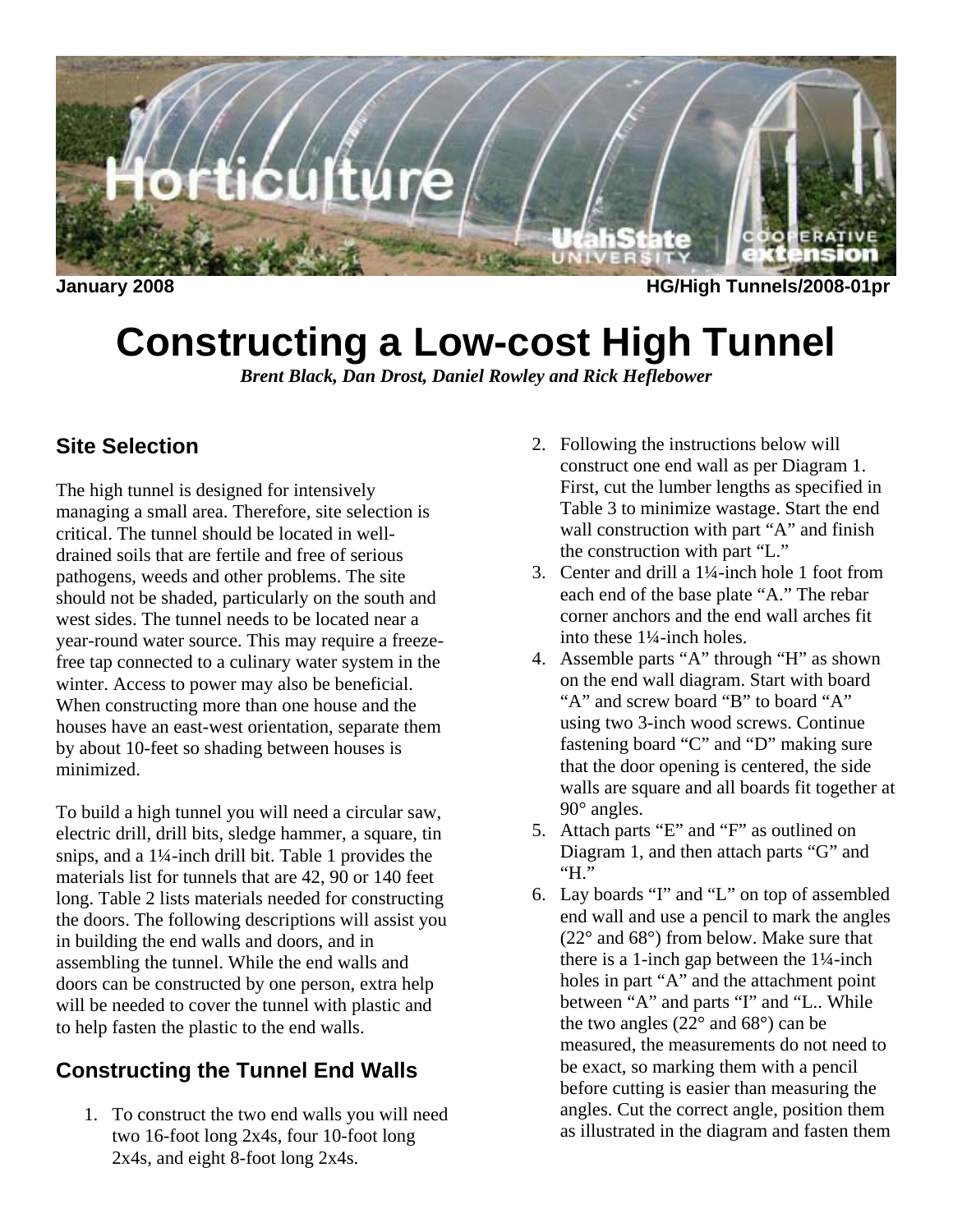to the rest of the end wall with 3 inch screws.

7. Lay boards "J" and "K" against assembled end wall and mark the two angles (47° and 43°) with a pencil from below as suggested in step 6. Cut the angles, position them as

illustrated in the diagram and fasten with 3 inch screws.

- 8. Repeat steps 2-7 to construct second end wall.
- 9. After building the walls, the wood can be protected with a coat of exterior grade latex paint, if desired.

Table 1. Materials needed to construct a high tunnel and their associated costs. Quantities and costs are presented for constructing tunnels 14 feet wide and in lengths of 42, 90 or 140 feet.

|                                                                                 | Quantity                |              |                    | Unit price                   |               | Cost     |          |
|---------------------------------------------------------------------------------|-------------------------|--------------|--------------------|------------------------------|---------------|----------|----------|
| <b>Tunnel</b>                                                                   | Tunnel length           |              |                    |                              | Tunnel length |          |          |
|                                                                                 | 42'                     | 90'          | 140'               |                              | 42'           | 90'      | 140'     |
| 6 mil greenhouse plastic $(24'$ wide) <sup>1</sup>                              | 50'                     | 100'         | 150'               | \$2/ft                       | \$130         | \$200    | \$300    |
| $\frac{1}{2}$ " x 24" precut rebar for side anchors                             | 30                      | 62           | 96                 | \$1.09                       | \$32.70       | \$67.58  | \$104.94 |
| 1" schedule 40 PVC pipe - hoops<br>-ridge purlin                                | 340'<br>40'             | 700'<br>100' | 1080'<br>140'      | \$5.40/20'                   | \$102.60      | \$216.00 | \$324.00 |
| PVC cement to glue arch pieces                                                  |                         | 1 pint       |                    | \$5.70                       |               | \$5.70   |          |
| Baling twine - lash frame, secure<br>plastic (10' for each 1' of tunnel length) | available in 5000' roll |              | \$20.99            |                              | \$20.99       |          |          |
| White exterior latex paint to coat PVC<br>$h$ oops <sup>2</sup>                 | $1$ qt.                 | $2$ qts.     | $3$ qts.           | \$14.00/gal.                 |               | \$14.00  |          |
| <b>Tunnel subtotal</b>                                                          |                         |              |                    |                              | \$306.00      | \$524.28 | \$769.34 |
| <b>Endwalls</b>                                                                 |                         |              |                    |                              |               |          |          |
| Lumber - $8$ foot $2 \times 4$                                                  | 8 lengths<br>4 lengths  |              |                    | \$1.98                       |               | \$15.84  |          |
| 10 foot 2 x 4                                                                   |                         |              |                    | \$3.27                       |               | \$13.08  |          |
| 16 foot 2 x 4                                                                   | 2 length                |              | \$5.84             | \$11.68                      |               |          |          |
| 4' lathe                                                                        | 1 bundle of 50          |              |                    | \$9.78                       |               | \$9.78   |          |
| Wood screws - 3" construct wall                                                 |                         | $1$ box      |                    | \$8.50                       |               | \$8.50   |          |
| 1 5/8" to attach lath to endwall                                                |                         | 1 box        |                    | \$8.50                       |               | \$8.50   |          |
| Plumbers hanger strap (attach last<br>hoop and to support posts to endwall)     | 12'                     |              | \$3.26 25'<br>roll | \$3.26                       |               |          |          |
| White exterior latex paint                                                      | 1 gal.                  |              | \$14.00            |                              | \$14.00       |          |          |
| Corner reinforcing brackets                                                     | 16                      |              | \$0.70             |                              | \$11.20       |          |          |
| T-posts to support end walls                                                    | 4                       |              | \$4.19             | \$16.76                      |               |          |          |
|                                                                                 |                         |              | End wall subtotal  |                              | \$112.60      |          |          |
|                                                                                 |                         |              |                    | <b>Total excluding doors</b> | \$418.60      | \$636.88 | \$881.94 |

<sup>1</sup>Standard lengths for plastic are 100', 150' and 220'. Custom lengths are available but require a 30% surcharge. <sup>2</sup>Paint requirement for end walls and hoops may exceed 1 gallon.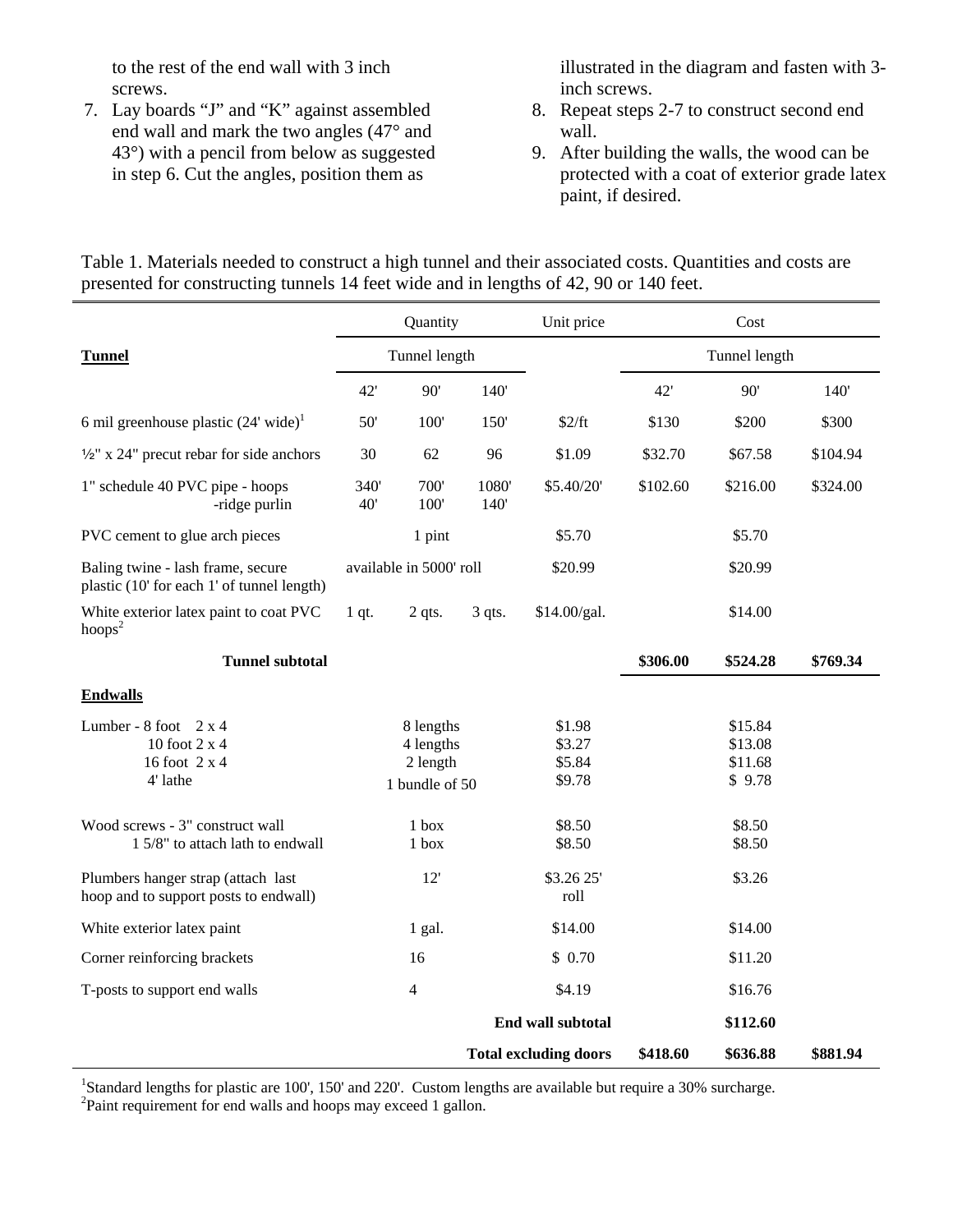|                                               | Quantity                              | Unit price                    | Cost             |  |  |
|-----------------------------------------------|---------------------------------------|-------------------------------|------------------|--|--|
| Option 1 - roll up curtain                    |                                       |                               |                  |  |  |
| Plastic                                       | $6'$ x $7'$                           | left over*                    |                  |  |  |
| Lumber - $2x4 \times 8'$<br>4' lath           | 1<br>3                                | \$1.98<br>left over           | \$1.98           |  |  |
| Baling twine to secure<br>curtain to endwall  | 20'                                   | left over                     |                  |  |  |
| Eye screws for baling<br>twine                | $\overline{4}$                        | \$0.10                        | \$0.40           |  |  |
|                                               | Option 1 - cost per door              |                               |                  |  |  |
| <b>Option 2- Standard wood-frame door</b>     |                                       |                               |                  |  |  |
| Plastic                                       | $5'$ x $7'$                           | left over                     |                  |  |  |
| Lumber - $2x48'$<br>2x4 x 10'<br>4' lath      | 3<br>1<br>6                           | \$1.98<br>\$3.27<br>left over | \$5.94<br>\$3.27 |  |  |
| Hinges                                        | 2                                     | \$1.08                        | \$2.16           |  |  |
| Gate latch                                    | 1                                     | \$4.00                        | \$4.00           |  |  |
| Paint                                         | left from end wall                    |                               |                  |  |  |
|                                               |                                       | Option 2 - cost per door      |                  |  |  |
| <b>Option 3 - Top-venting wood frame door</b> |                                       |                               |                  |  |  |
| Plastic                                       | $5'$ x $7'$                           | left over                     |                  |  |  |
| Lumber - $2x4x8'$<br>2x4 x 10'<br>4' lath     | 3<br>$\mathfrak{Z}$<br>$\overline{7}$ | \$1.98<br>\$3.27<br>left over | \$5.94<br>\$9.81 |  |  |
| Hinges                                        | 4                                     | \$1.08                        | \$4.32           |  |  |
| Gate latch for main door                      | 1                                     | \$4.00                        | \$4.00           |  |  |
| Bolt latch for top door                       | 1                                     | \$1.68                        | \$1.68           |  |  |
| Paint                                         | left from end wall                    |                               |                  |  |  |
|                                               | Option 3 - cost per door              | \$25.75                       |                  |  |  |

Table 2. Door options and associated costs per door

\*There may not be sufficient left over plastic to cover the door.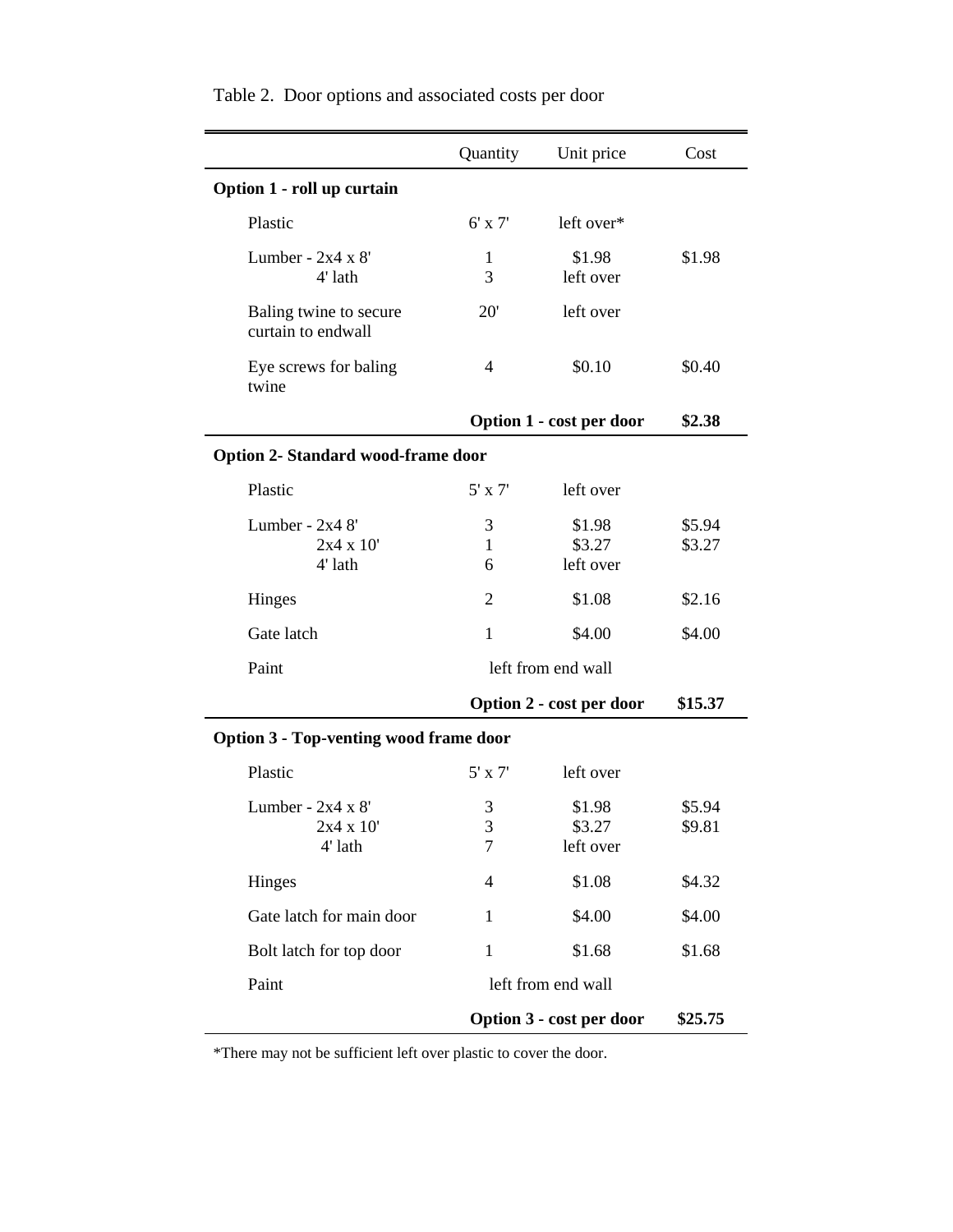Table 3. Cutting instructions for 2x4 boards to construct one endwall.

| #<br>Length |                |     | Length         | Part#                                                 | Length         | Part #               |
|-------------|----------------|-----|----------------|-------------------------------------------------------|----------------|----------------------|
|             | 1              | 16' | un-cut         | "A"                                                   |                |                      |
|             | $\overline{2}$ | 10' | $5^{\circ}$    | C                                                     | $4' - 6''$     | $\lq\lq\lq\lq\lq\lq$ |
|             |                |     | $4' - 6''$     | "L"                                                   | $(2)$ 2 '-6"   | "Е",<br>"H"          |
|             | 2              | 8'  | $(2)$ 4'       | "F"<br>" $G$ "                                        | $(2)$ 3' - 10" | $\lq\lq$ .<br>"K"    |
|             | $\overline{2}$ | 8'  | $(2)$ 6' - 5½" | $\lq$ <sup>*</sup> B <sup>*</sup><br>$\mathrm{``D''}$ |                |                      |

#### **Constructing a Simple Frame Door**

- 1. To construct one simple door to fit into the end wall openings you will need one 10 foot' long 2x4 and three 8-foot long 2x4s.
- 2. Cut the 2x4 pieces to the lengths specified in Table 4 to minimize wastage, marking the pieces with the appropriate part letters as you cut them. Assemble according to Diagram 2. Start the door construction with board "a" and finish the construction with board "e."

Table 4. Cutting instructions for 2x4 boards to construct a simple door. # Length Length Part 2 8'  $(2) 6' - 3''$  "a", "c" 1 8' Un-cut "e"  $1 \t10'$  (2)  $4' \t- 8''$  "d", "b"

- 3. Assemble parts "a" to "d" as shown in Diagram 2 using 3-inch screws. Make sure the boards fit together at 90° angles.
- 4. Lay board "e" against the assembled door. Align the edges of the board to the corners of the door, mark the angles from below and cut them to fit.
- 5. Attach board "e" with 3 inch screws.
- 6. After building the door, the wood can be protected with a coat of exterior grade latex paint.
- 7. Cover the door with a sheet of plastic, attaching the plastic around the door frame using lath strips and screws.

# **Constructing a Door with Top Vents**

- 1. To construct one top-venting door to fit into the end wall openings you will need two 10 foot long 2x4s and four 8-foot long 2x4s.
- 2. Following the instructions below will construct one door as per Diagram 3. Cut the 2x4 lumber to the lengths specified in Table 5 to minimize wastage. Mark the pieces with the appropriate numbers as you cut them. Start the door construction with part "AA" and finish the construction with part "EE".

| Table 5. Cutting instructions for 2x4 boards to<br>construct a top-venting door. |               |                             |               |               |  |
|----------------------------------------------------------------------------------|---------------|-----------------------------|---------------|---------------|--|
| #<br>Length                                                                      | Cut length    | Part #                      | Cut length    | Part #        |  |
| 2<br>8'                                                                          | $(2)$ 6' - 3" | "АА",<br>$C^{\prime\prime}$ | $(2)$ 1' - 6" | "НН",<br>"KK" |  |
| 1<br>8'                                                                          | $4' - 8''$    | "BB"                        |               |               |  |
| 1<br>8'                                                                          | Un-cut        | "FF"                        |               |               |  |
| 2<br>$10^{\circ}$                                                                | $(2)$ 4' - 8" | "DD",<br>"EE"               | $(2)$ 4'-4½"  | "GG",         |  |

- 3. Assemble parts "AA" to "EE" as shown in Diagram 3 using 3-inch screws. Make sure that all boards fit together at 90° angles.
- 4. Lay board "FF" on top of the assembled door. Align the edges of the board to the corners of the door, mark the angles from below and cut them to fit.
- 5. Attach board "FF" with 3-inch screws.
- 6. To open properly, the vent door must be beveled on one end. Cut an angle on one end of parts "HH" and "JJ" such that the front (outside relative to the door) of the board is 1 foot-6 inches and the back (inside relative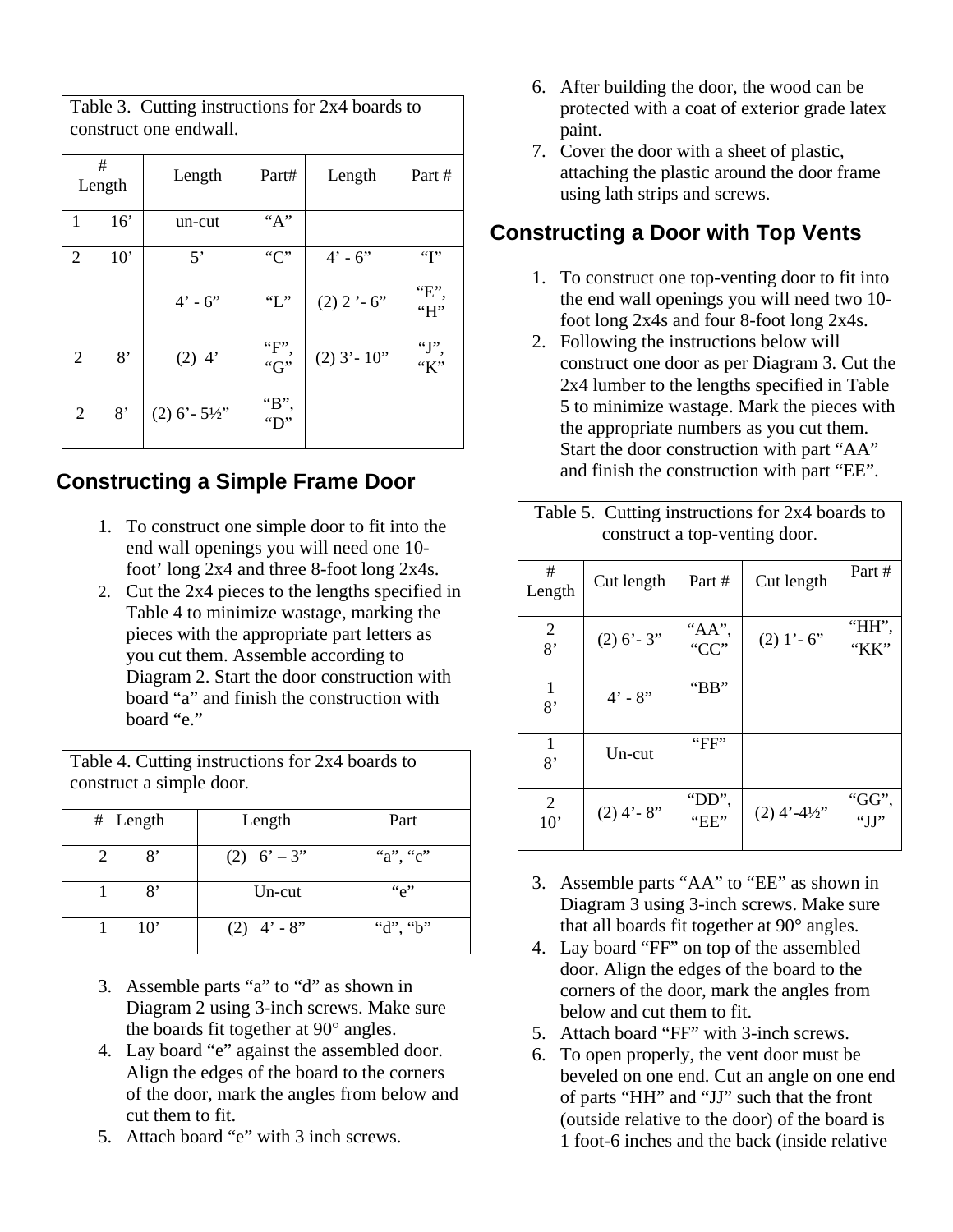to the door) of the board is 1 foot-5½ inches (see side view of door vent: Diagram 3).

- 7. Assemble parts "GG" to "JJ" to make the vent door. Make sure that the shorter side of boards "HH" and "JJ" are facing the same way. When attaching board "GG", it should be on a slant matching the angle of the upper cut surfaces of boards "HH" and "JJ."
- 8. Insert the vent door into the vent opening on the door making sure that shorter angled edges of the boards are facing inward and upward. Attach the vent door to the main door with two hinges on the outside bottom of the vent door.
- 9. After building the top venting door, the wood can be protected with a coat of exterior grade latex paint.
- 10. Cover the door with a sheet of plastic, attaching the plastic around the door frame using lath strips and screws. A single uncut sheet of plastic can be used to cover both the vent door and the lower portion of the main door.

### **Tunnel Assembly**

Having built the end walls, doors and determined the location of your tunnel house, it is best to prepare the site prior to construction. Ground preparation can include deep plowing and tilling or rototilling. Prepare an area larger than the size of the tunnel.

- 1. Mark tunnel corners with rebar corner anchors. Measure diagonal distances to ensure that the layout is square. For example, for a 42-foot  $\times$  14-inch tunnel, the diagonal distances should be approximately 44 feet - 3½ inches.
- 2. Stand one pre-constructed end wall in place and insert rebar corner anchors through the drilled holes in the end wall base plate. One rebar corner anchors may need to be moved slightly so that the rebar is centered in the appropriate base plate hole.
- 3. Make sure the end wall is plumb, then drive a T-post into the ground at each edge of the door opening on the inward side of the end wall. T-posts should be driven into the soil so the top of the post is at a height of about 4 feet. Attach the end wall in two places to each T-posts using plumber's strapping and

1 5/8-inch wood screws. Repeat this process for the opposite end wall making sure the corners are square and the walls are plumb.

- 4. Once the end walls are properly positioned and standing plumb, drive the rebar corner anchors 18-inches into the ground (leave 6 inches protruding above the soil line to anchor the PVC arches).
- 5. Tightly stretch baling twine along one side of the tunnel, and tie to rebar corner anchors posts to provide a guide for the 13 rebar side anchors. Starting at one corner lay out the rebar side anchors every 3 feet. Drive these rebar pieces 18 inches into the ground using the twine to keep the rebar side anchors in line with the corners. Remove the twine and repeat on the opposite side of the tunnel.
- 6. Cut 28 4-foot lengths and 13 22-foot lengths of baling twine. Tie a 2-foot length of twine at ground level to the 13 rebar side anchors along one side of the tunnel. Tie a loop in the free end of each of the 4-foot pieces of twine. Tie the 22-foot lengths of twine at ground level to the rebar side anchors on the opposite side of the tunnel. Position the twine pieces on the outside of the tunnel. The twine is used to hold down the plastic.
- 7. From two 20-foot lengths of PVC pipe, cut 15 28-inch long pieces. Assemble the 15 22 foot arches by gluing the 28-inch PVC pieces into the bell ends of 20-foot lengths of PVC using PVC cement.
- 8. After the glue dries, place each of the 15 PVC arches into position by sliding the pipe ends over the protruding ends of the rebar side anchors on opposite sides of the tunnel. The two end arches should slip over the rebar and fit into the 1-¼ inch drilled holes in the end wall base plates. The end arches should contact the end walls at each corner of the door opening and at the hip locations (Diagram 1). Fasten the end arches to the end walls at the hip and door corners using plumber's strapping and 1 5/8-inch wood screws. To increase the life of the plastic cover, coat the outside of the PVC framework with latex paint, wherever the plastic will contact the framework.
- 9. Construct a "ridge purlin" by connecting the remaining PVC pipe end-to-end and cutting the last piece so that the purlin is the length of the tunnel. If the tunnel is to be portable,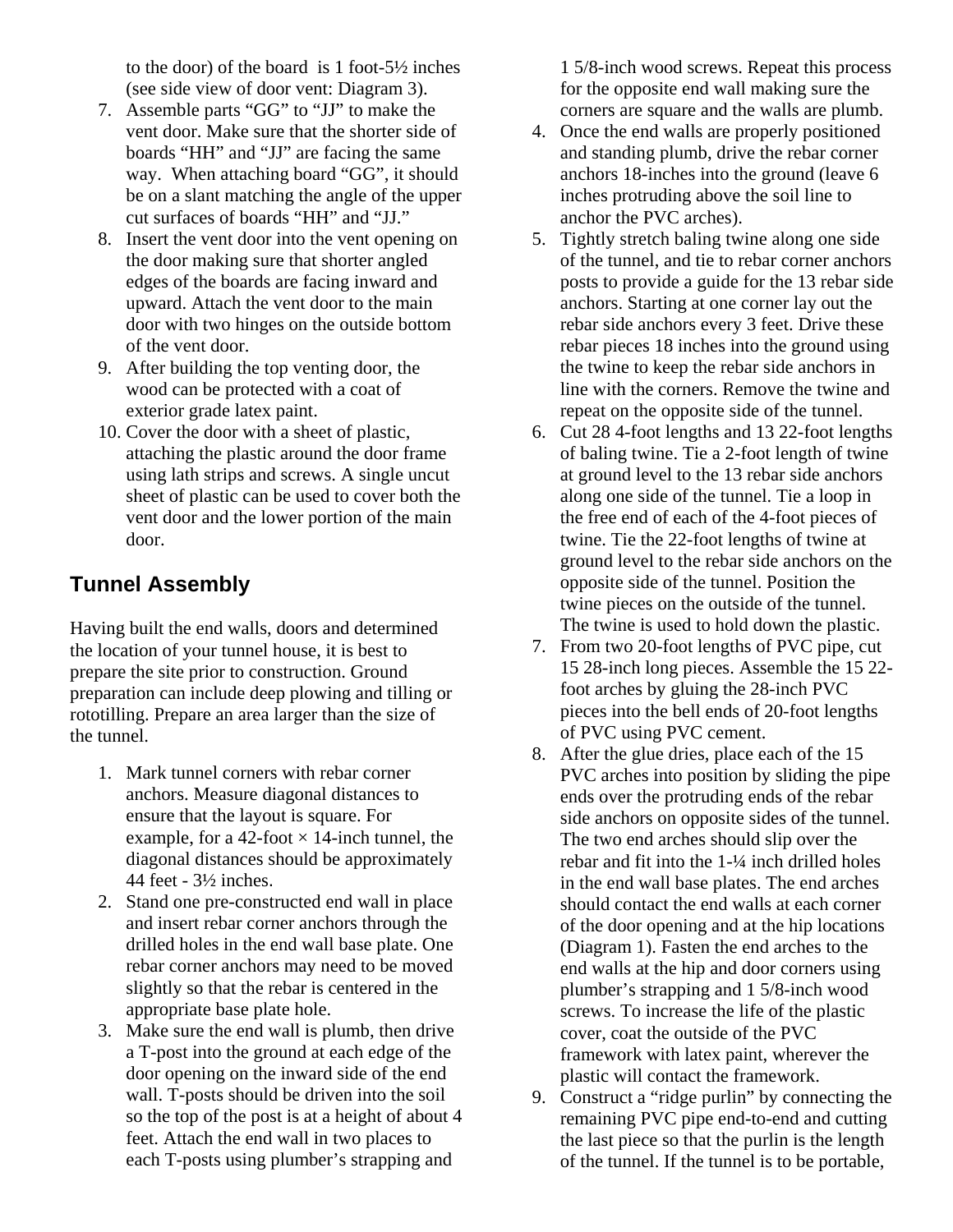the purlin pieces should be dry fitted (do not glue the pipes together). Attach the ridge purlin to the lower side of each arch at the peak on 3-foot centers. This can be accomplished either using 1 5/8-inch screws through pre-drilled holes, or by lashing the joint with the remaining 2-foot lengths of baling twine.

- 10. On a calm day, cover the tunnel with the 24 foot wide sheet of plastic. This works best if you have some help. A slight breeze can make this process more challenging, and a stiff wind will make it impossible. Unroll and unfold the plastic and pull it over the PVC framework. Square the plastic over the tunnels frame so that there are equal amounts of plastic on each end of the tunnel and approximately 1-foot of plastic contacts the ground along both sides of the tunnel. The extra plastic on the ends is used to cover the end wall to the door opening. It is helpful to use several of the twine pieces to tie down the plastic before you attach it to the end wall.
- 11. Excess plastic that covers the door openings will need to be removed once the plastic is centered on the tunnel. Leave about 6 inches of extra plastic at the door frame and baseboard. This plastic is wrapped around the lath strips.
- 12. Starting at one end, attach the plastic to the doorway opening using the 4-foot lengths of lath. Wrap approximately 6 inches of plastic several times around lath strip and fasten the lath and plastic to the door header using 1 5/8-inch screws. Next wrap and fasten the plastic to the door posts and finally attach the plastic to the base plate. Keep the plastic tight when securing the lath strips to the end wall.
- 13. Repeat step 12 on the opposite end of the tunnel house. Start by trimming off the excess plastic covering the door opening. After wrapping the plastic around the lath, pull the plastic as tightly as possible across the length of the tunnel house. Attach the lath to the door header using the 1 5/8-inch screws. Next wrap, stretch and attach the plastic to the door post being sure to pull the plastic tight. Finally, stretch and attach the plastic to the base-plate.
- 14. After attaching the plastic to the end frames, tie it down to the rebar side anchors using the twine. Stretch the 22-foot lengths of baling twine (step 6) over the top of the plastic and tie them to the 4-foot lengths of twine on the opposite side. Slip the end of the 22 foot- length through the loop eye, cinch the twine tight, and tie them together with a slip knot. The slip knots will need to be retightened periodically to maintain adequate tension on the plastic.
- 15. Cover the doors with plastic. Wind the plastic around a strip of lath and screw it to the door frame. Repeat on the opposite side of the door frame to create tension on the plastic. Attach the plastic on the top and bottom of the door frame. When attaching the plastic to the Top Venting Doors, attach the plastic to the side frames on the lower half of the door first, then attach the plastic on the bottom of the door before securing the plastic to the venting portion of the doors. If you attach the lath to the venting section of the door, it allows you to use only one piece of plastic which helps seal the hinging joint on the bottom side of the vent
- 16. Finish the tunnel by hanging the doors in the door openings using gate hinges. Alternatively, the door opening can be covered by a curtain-type door, consisting of a sheet of plastic, with a length of 2x4 attached to the base. This curtain type door can be rolled up and secured at the top of the door frame for ventilation.

#### **Structural Stability**

This tunnel structure is designed as a low-cost alternative to more expensive engineered steel structures, thus it is not as sturdy. Care should be taken to close the side vents and doors when heavy winds are expected. We've also found that several support posts tied to the ridge purlin will provide temporary support for snow loads. We recommend brushing off the snow if more than 5 inches falls. With these precautions, our tunnels have withstood 45 mph winds and three Cache Valley winters.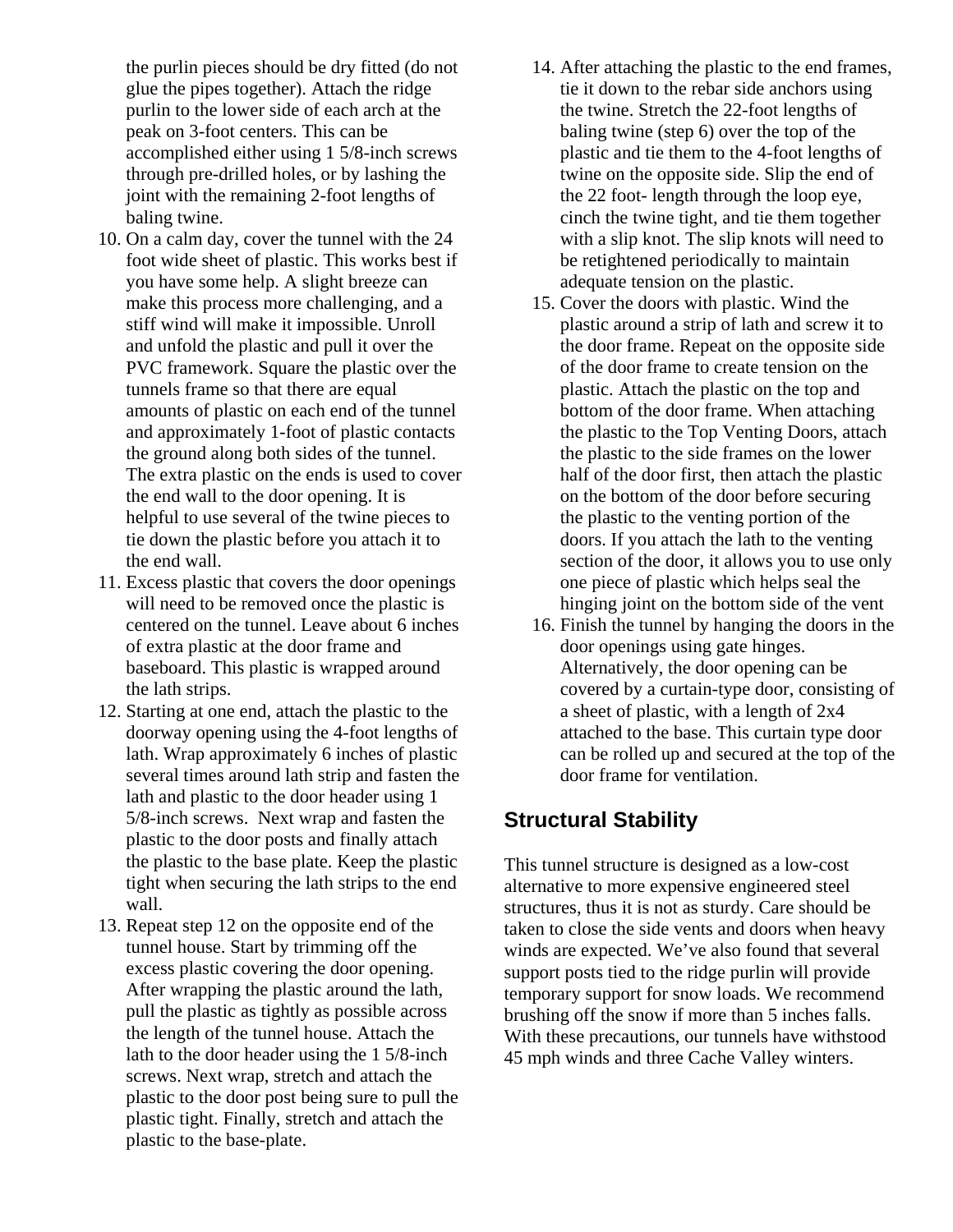

Diagram 1. End wall dimensions and part names.



Diagram 2. Simple door.